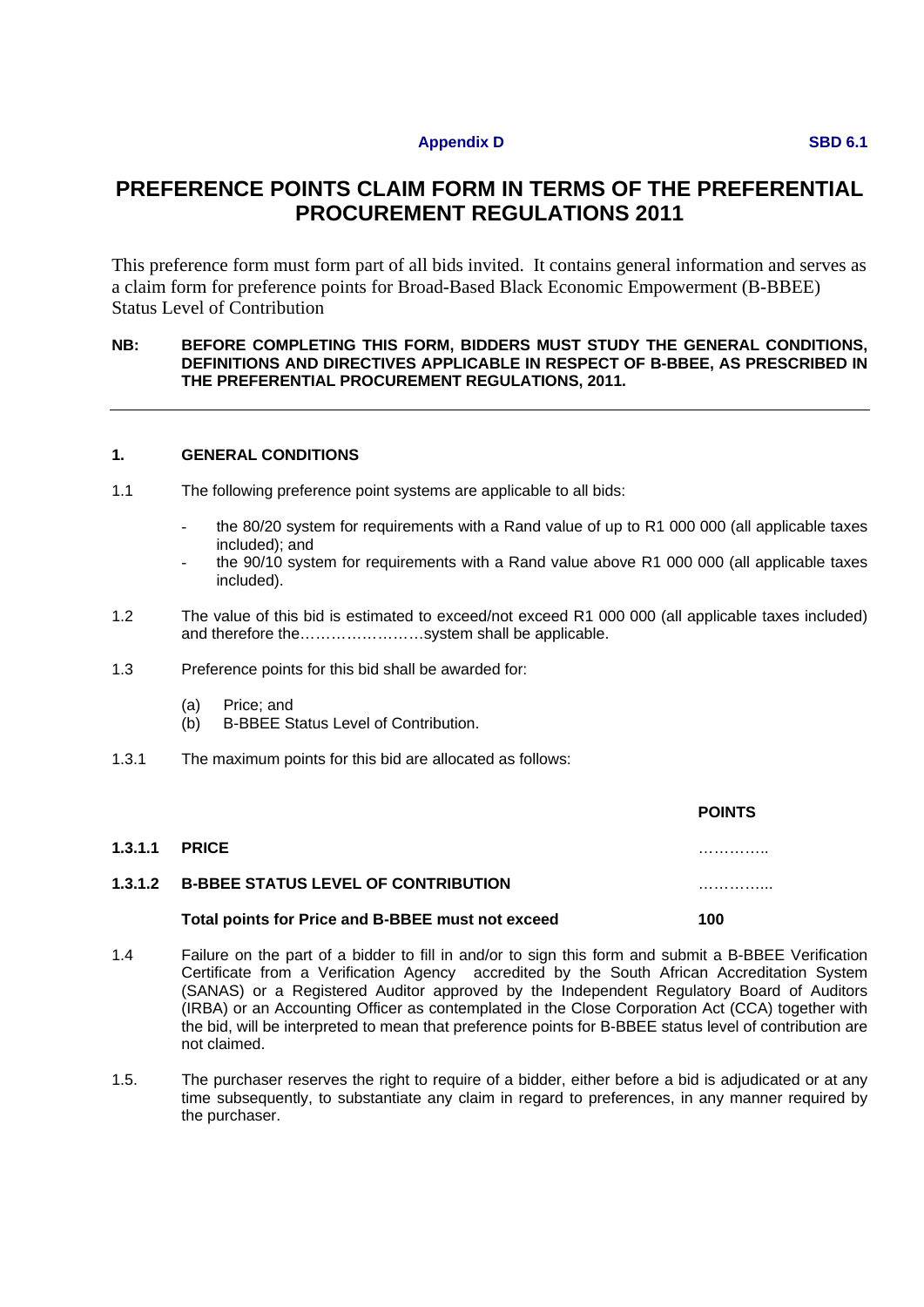#### **2. DEFINITIONS**

2..1 **"all applicable taxes"** includes value-added tax, pay as you earn, income tax, unemployment insurance

fund contributions and skills development levies;

- 2.2 **"B-BBEE"** means broad-based black economic empowerment as defined in section 1 of the Broad -Based Black Economic Empowerment Act;
- 2.3 "**B-BBEE status level of contributor"** means the B-BBEE status received by a measured entity based

on its overall performance using the relevant scorecard contained in the Codes of Good Practice on Black Economic Empowerment, issued in terms of section 9(1) of the Broad-Based Black Economic Empowerment Act;

- 2.4 **"bid"** means a written offer in a prescribed or stipulated form in response to an invitation by an organ of state for the provision of services, works or goods, through price quotations, advertised competitive bidding processes or proposals;
- 2.5 **"Broad-Based Black Economic Empowerment Act"** means the Broad-Based Black Economic Empowerment Act, 2003 (Act No. 53 of 2003);
- 2.6 **"comparative price"** means the price after the factors of a non-firm price and all unconditional discounts that can be utilized have been taken into consideration;
- 2.7 **"consortium or joint venture"** means an association of persons for the purpose of combining their expertise, property, capital, efforts, skill and knowledge in an activity for the execution of a contract;
- 2.8 **"contract"** means the agreement that results from the acceptance of a bid by an organ of state;
- 2.9 **"EME"** means any enterprise with an annual total revenue of R5 million or less .
- 2.10 **"Firm price"** means the price that is only subject to adjustments in accordance with the actual increase or decrease resulting from the change, imposition, or abolition of customs or excise duty and any other duty, levy, or tax, which, in terms of the law or regulation, is binding on the contractor and demonstrably has an influence on the price of any supplies, or the rendering costs of any service, for the execution of the contract;
- 2.11 **"functionality"** means the measurement according to predetermined norms, as set out in the bid documents, of a service or commodity that is designed to be practical and useful, working or operating, taking into account, among other factors, the quality, reliability, viability and durability of a service and the technical capacity and ability of a bidder;
- 2.12 **"non-firm prices"** means all prices other than "firm" prices;
- 2.13 **"person"** includes a juristic person;
- 2.14 **"rand value"** means the total estimated value of a contract in South African currency, calculated at the time of bid invitations, and includes all applicable taxes and excise duties;
- 2.15 **"sub-contract"** means the primary contractor's assigning, leasing, making out work to, or employing, another person to support such primary contractor in the execution of part of a project in terms of the contract;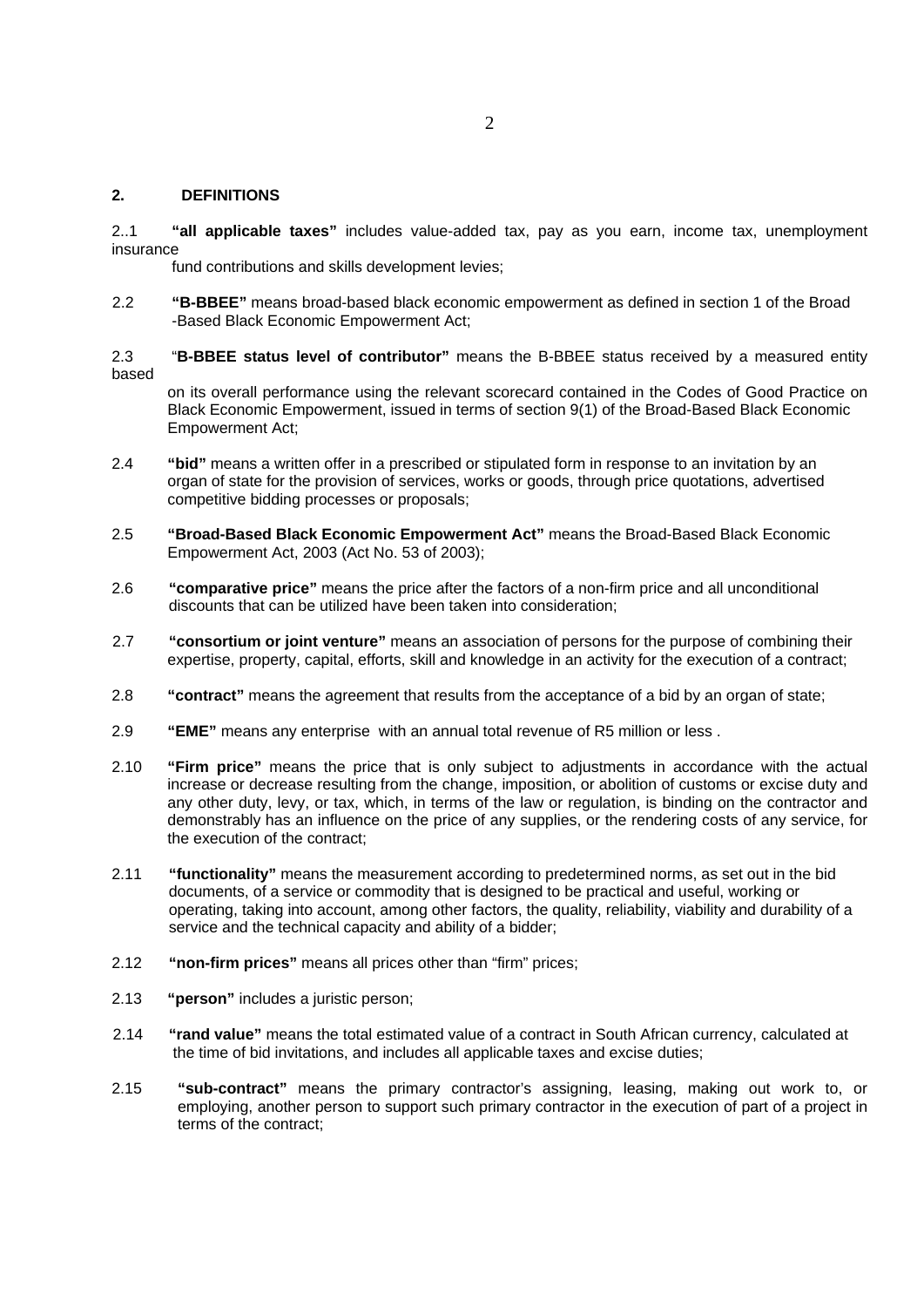- 2.16 **"total revenue"** bears the same meaning assigned to this expression in the Codes of Good Practice on Black Economic Empowerment, issued in terms of section 9(1) of the Broad-Based Black Economic Empowerment Act and promulgated in the *Government Gazette* on 9 February 2007;
- 2.17 **"trust"** means the arrangement through which the property of one person is made over or bequeathed to a trustee to administer such property for the benefit of another person; and
- 2.18 **"trustee"** means any person, including the founder of a trust, to whom property is bequeathed in order for such property to be administered for the benefit of another person.

### **3. ADJUDICATION USING A POINT SYSTEM**

- 3.1 The bidder obtaining the highest number of total points will be awarded the contract.
- 3.2 Preference points shall be calculated after prices have been brought to a comparative basis taking into account all factors of non-firm prices and all unconditional discounts;.
- 3.3 Points scored must be rounded off to the nearest 2 decimal places.
- 3.4 In the event that two or more bids have scored equal total points, the successful bid must be the one scoring the highest number of preference points for B-BBEE.
- 3.5 However, when functionality is part of the evaluation process and two or more bids have scored equal points including equal preference points for B-BBEE, the successful bid must be the one scoring the highest score for functionality.
- 3.6 Should two or more bids be equal in all respects, the award shall be decided by the drawing of lots.

#### **4. POINTS AWARDED FOR PRICE**

#### **4.1 THE 80/20 OR 90/10 PREFERENCE POINT SYSTEMS**

A maximum of 80 or 90 points is allocated for price on the following basis:

**80/20** or 90/10

$$
Ps = 80 \left( 1 - \frac{Pt - P \min}{P \min} \right) \qquad \text{or} \qquad Ps = 90 \left( 1 - \frac{Pt - P \min}{P \min} \right)
$$

**Where** 

Ps = Points scored for comparative price of bid under consideration

 $Pt =$  Comparative price of bid under consideration

Pmin = Comparative price of lowest acceptable bid

#### **5. Points awarded for B-BBEE Status Level of Contribution**

5.1 In terms of Regulation 5 (2) and 6 (2) of the Preferential Procurement Regulations, preference points must be awarded to a bidder for attaining the B-BBEE status level of contribution in accordance with the table below: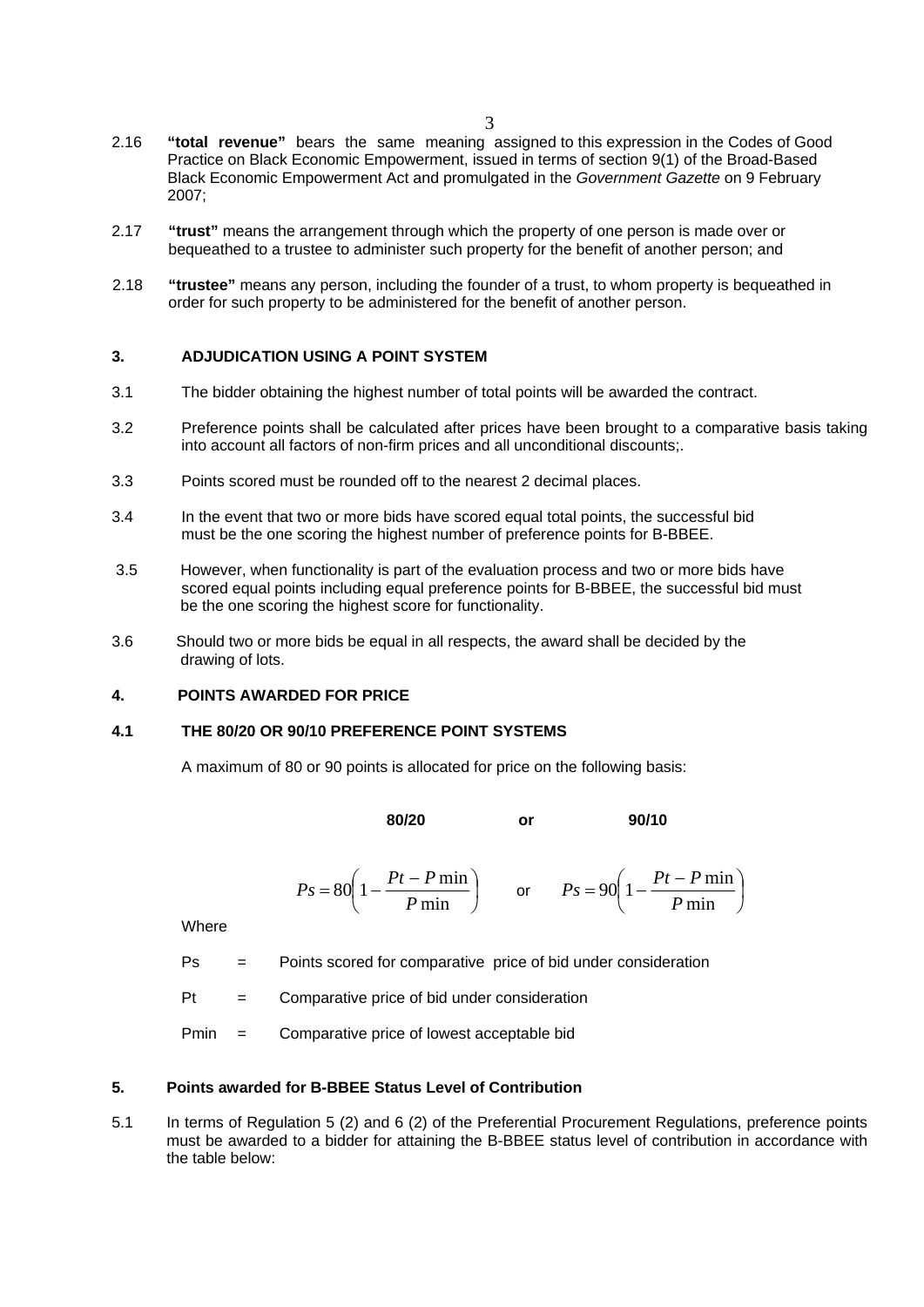| <b>B-BBEE Status Level of</b><br><b>Contributor</b> | <b>Number of points</b><br>(90/10 system) | <b>Number of points</b><br>(80/20 system) |
|-----------------------------------------------------|-------------------------------------------|-------------------------------------------|
| 1                                                   | 10                                        | 20                                        |
| 2                                                   | 9                                         | 18                                        |
| 3                                                   | 8                                         | 16                                        |
| 4                                                   | 5                                         | 12                                        |
| 5                                                   | 4                                         | 8                                         |
| 6                                                   | 3                                         | 6                                         |
| 7                                                   | $\overline{2}$                            | 4                                         |
| 8                                                   |                                           | $\overline{2}$                            |
| Non-compliant<br>contributor                        | 0                                         | O                                         |

- 5.2 Bidders who qualify as EMEs in terms of the B-BBEE Act must submit a certificate issued by an Accounting Officer as contemplated in the CCA or a Verification Agency accredited by SANAS or a Registered Auditor. Registered auditors do not need to meet the prerequisite for IRBA's approval for the purpose of conducting verification and issuing EMEs with B-BBEE Status Level Certificates.
- 5.3 Bidders other than EMEs must submit their original and valid B-BBEE status level verification certificate or a certified copy thereof, substantiating their B-BBEE rating issued by a Registered Auditor approved by IRBA or a Verification Agency accredited by SANAS.
- 5.4 A trust, consortium or joint venture, will qualify for points for their B-BBEE status level as a legal entity, provided that the entity submits their B-BBEE status level certificate.
- 5.5 A trust, consortium or joint venture will qualify for points for their B-BBEE status level as an unincorporated entity, provided that the entity submits their consolidated B-BBEE scorecard as if they were a group structure and that such a consolidated B-BBEE scorecard is prepared for every separate bid.
- 5.6 Tertiary institutions and public entities will be required to submit their B-BBEE status level certificates in terms of the specialized scorecard contained in the B-BBEE Codes of Good Practice.
- 5.7 A person will not be awarded points for B-BBEE status level if it is indicated in the bid documents that such a bidder intends sub-contracting more than 25% of the value of the contract to any other enterprise that does not qualify for at least the points that such a bidder qualifies for, unless the intended sub contractor is an EME that has the capability and ability to execute the sub-contract.
- 5.8 A person awarded a contract may not sub-contract more than 25% of the value of the contract to any other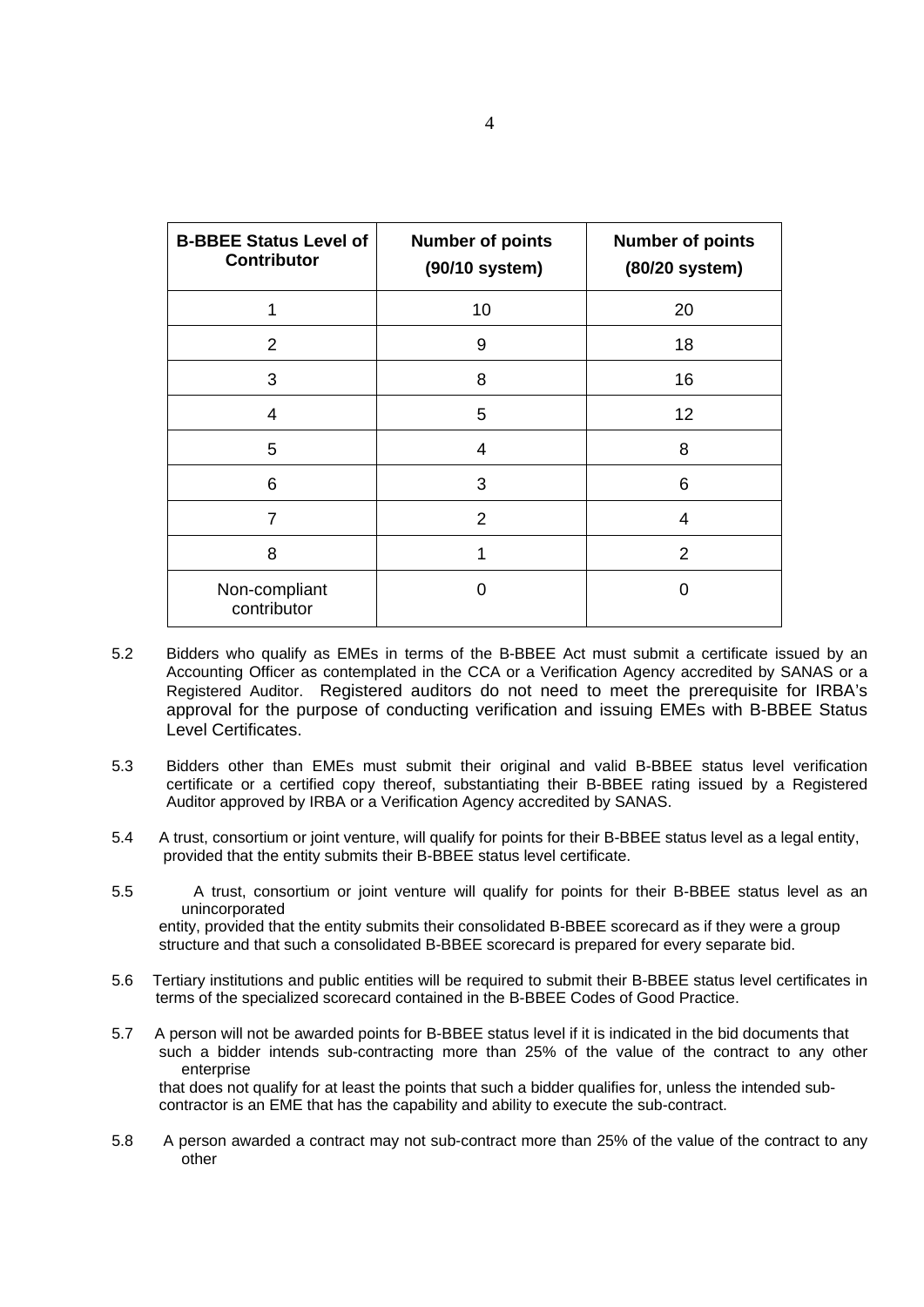enterprise that does not have an equal or higher B-BBEE status level than the person concerned, unless the

 contract is sub-contracted to an EME that has the capability and ability to execute the sub-contract.

# **6. BID DECLARATION**

6.1 Bidders who claim points in respect of B-BBEE Status Level of Contribution must complete the following:

# **7. B-BBEE STATUS LEVEL OF CONTRIBUTION CLAIMED IN TERMS OF PARAGRAPHS 1.3.1.2 AND 5.1**

7.1 B-BBEE Status Level of Contribution: …………. = ……………(maximum of 10 or 20 points)

(Points claimed in respect of paragraph 7.1 must be in accordance with the table reflected in paragraph 5.1 and must be substantiated by means of a B-BBEE certificate issued by a Verification Agency accredited by SANAS or a Registered Auditor approved by IRBA or an Accounting Officer as contemplated in the CCA).

# **8 SUB-CONTRACTING**

- 8.1 Will any portion of the contract be sub-contracted? YES / NO (delete which is not applicable)
- 8.1.1 If yes, indicate:
	- (i) what percentage of the contract will be subcontracted?
	- ............……………….…%
	- (ii) the name of the sub-contractor?
	- …………………………………………………………..
	- (iii) the B-BBEE status level of the sub-contractor?

……………..

(iv) whether the sub-contractor is an EME? YES / NO (delete which is not applicable)

# **9 DECLARATION WITH REGARD TO COMPANY/FIRM**

| 9.1         | Name of company/firm                                                                              |  |  |
|-------------|---------------------------------------------------------------------------------------------------|--|--|
| 9.2         | VAT registration number                                                                           |  |  |
| 9.3         | Company registration number                                                                       |  |  |
| 9.4         | <b>TYPE OF COMPANY/ FIRM</b>                                                                      |  |  |
| □<br>$\Box$ | Partnership/Joint Venture / Consortium<br>One person business/sole propriety<br>Close corporation |  |  |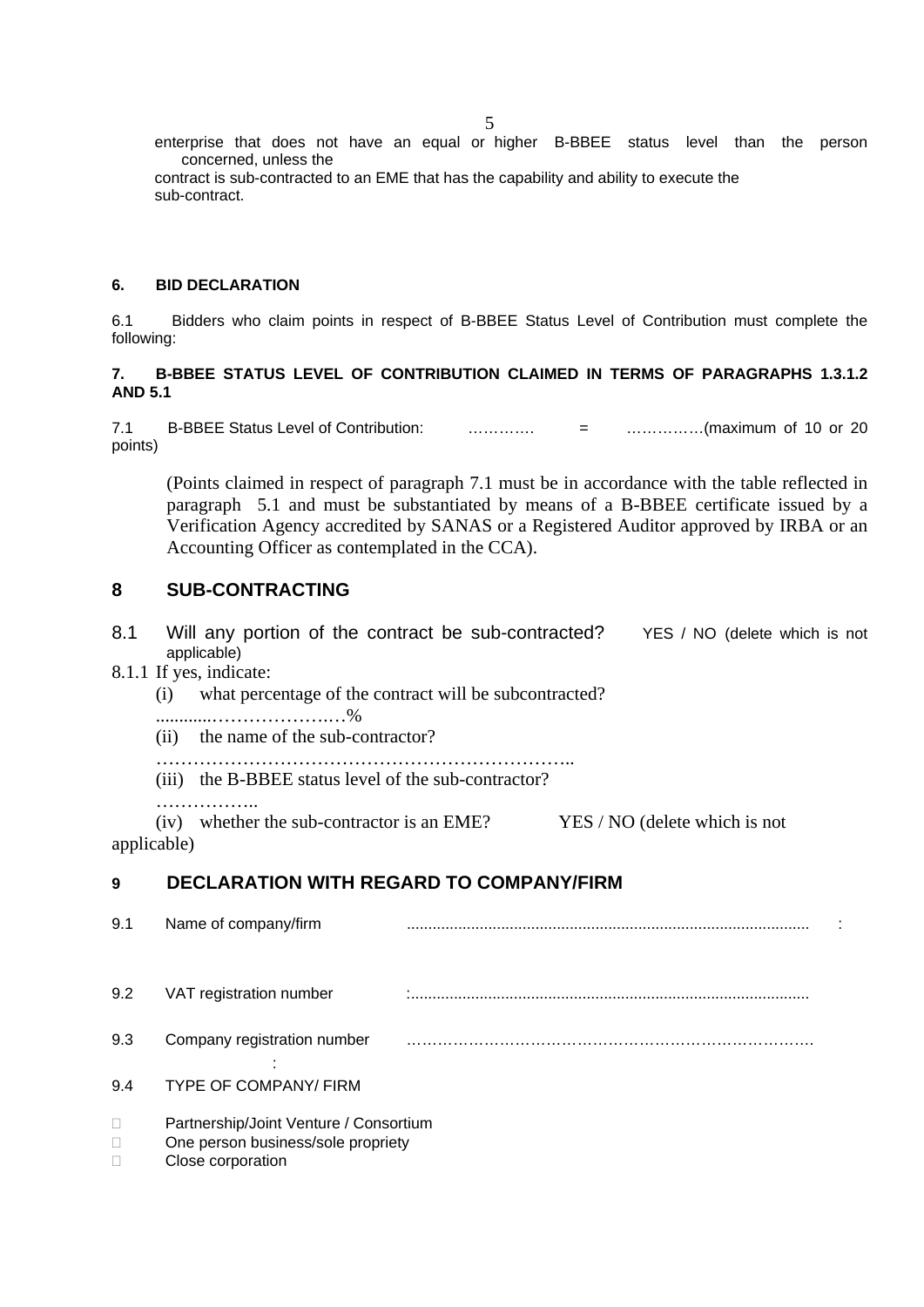# D Company (Pty) Limited

[TICK APPLICABLE BOX]

# 9.5 DESCRIBE PRINCIPAL BUSINESS ACTIVITIES

………….. .................................................................................................................................................. ……………… ............................................................................................................................................. …………….. ..............................................................................................................................................

# 9.6 COMPANY CLASSIFICATION

- Manufacturer
- □ Supplier
- □ Professional service provider
- □ Other service providers, e.g. transporter, etc. [TICK APPLICABLE BOX]
- 9.7 Total number of years the company/firm has been in business? ………………………………………
- 9.8 I/we, the undersigned, who is / are duly authorised to do so on behalf of the company/firm, certify that the points claimed, based on the B-BBE status level of contribution indicated in paragraph 7 of the foregoing certificate, qualifies the company/ firm for the preference(s) shown and I / we acknowledge that:
	- (i) The information furnished is true and correct;
	- (ii) The preference points claimed are in accordance with the General Conditions as indicated in paragraph 1 of this form.
	- (iii) In the event of a contract being awarded as a result of points claimed as shown in paragraph 7, the contractor may be required to furnish documentary proof to the satisfaction of the purchaser that the claims are correct;
	- (iv) If the B-BBEE status level of contribution has been claimed or obtained on a fraudulent basis or any of the conditions of contract have not been fulfilled, the purchaser may, in addition to any other remedy it may have –
		- (a) disqualify the person from the bidding process;
		- (b) recover costs, losses or damages it has incurred or suffered as a result of that person's conduct;
		- (c) cancel the contract and claim any damages which it has suffered as a result of having to make less favourable arrangements due to such cancellation;
		- (d) restrict the bidder or contractor, its shareholders and directors, or only the shareholders and directors who acted on a fraudulent basis, from obtaining business from any organ of state for a period not exceeding 10 years, after the audi alteram partem (hear the other side) rule has been applied; and
		- (e) forward the matter for criminal prosecution